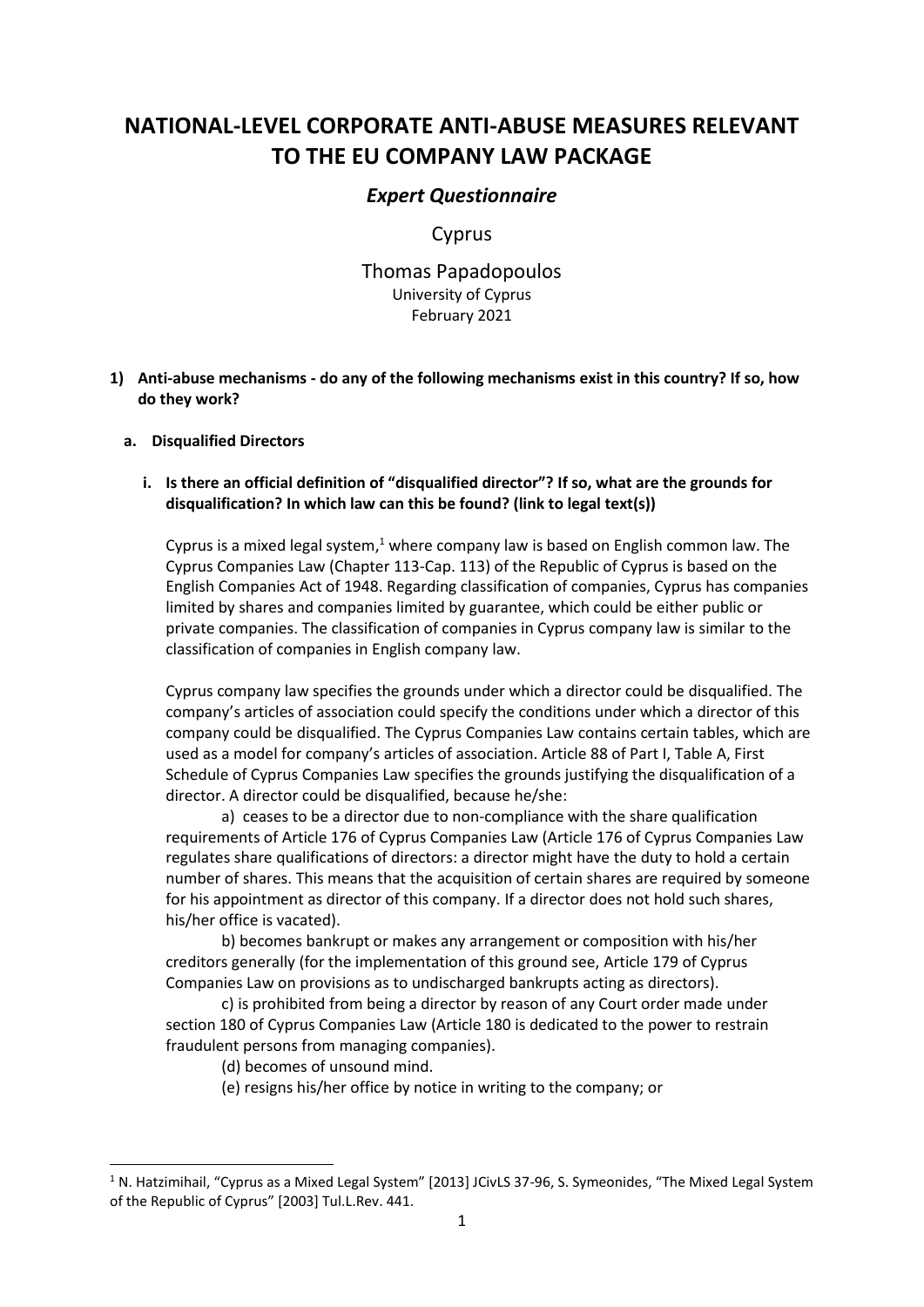(f) shall for more than six months have been absent without permission of the directors from meetings of the directors held during that period.<sup>2</sup>

In addition to Article 88 of Part I, Table A, First Schedule of Cyprus Companies Law, Article 178 of Cyprus Companies Law gives the possibility to the general meeting of shareholders to remove a director: a company could by an ordinary resolution of the general meeting of shareholders remove a director before the expiration of his/her period of office, notwithstanding anything in its articles or in any agreement between it and him.

The relevant provisions mentioned above could be found in the official English translation and consolidation of the Cyprus Companies Law, which was conducted by the Office of the Law Commissioner of the Republic of Cyprus:

[http://www.olc.gov.cy/olc/olc.nsf/284F7321A315ED07C225860D002DAF91/\\$file/The%20Co](http://www.olc.gov.cy/olc/olc.nsf/284F7321A315ED07C225860D002DAF91/$file/The%20Companies%20Law.pdf) [mpanies%20Law.pdf](http://www.olc.gov.cy/olc/olc.nsf/284F7321A315ED07C225860D002DAF91/$file/The%20Companies%20Law.pdf)

The original Greek text of Cyprus Companies Law is available here: [http://www.cylaw.org/nomoi/enop/non-ind/0\\_113/full.html](http://www.cylaw.org/nomoi/enop/non-ind/0_113/full.html)

#### **ii. Is there an official list of (current) disqualified directors? If so, where can this be found? (name of organization maintaining it and link)**

There is no official list of (current) disqualified directors in Cyprus. The Department of Registrar of Companies and Official Receiver of the Republic of Cyprus does not have such a list. The names of disqualified directors are not collected on a single list. However, when a company changes its directors, it must submit a form (HE4) notifying the Department of Registrar of Companies and Official Receiver about this change. This form could be submitted online and is added to the company's individual file in the register of companies, which is also available online. Hence, someone could see the old and new names of a company's directors by looking at the relevant HE4 forms at the company's individual file in the register of companies. The history of all the names of former and current directors of a company is available at the individual file in the register of companies (the payment of a 10 euro fee is required for this information). More information about the process of changing the names of company's directors as well as the HE4 form are available here:

[https://www.companies.gov.cy/en/business-entities/2-company/5-lifecycle/1-running-a](https://www.companies.gov.cy/en/business-entities/2-company/5-lifecycle/1-running-a-company/5-guidance/updating-company-s-particulars/updating-directors-and-secretary)[company/5-guidance/updating-company-s-particulars/updating-directors-and-secretary](https://www.companies.gov.cy/en/business-entities/2-company/5-lifecycle/1-running-a-company/5-guidance/updating-company-s-particulars/updating-directors-and-secretary)

[https://www.companies.gov.cy/en/knowledgebase/forms-fees/companies-forms-and](https://www.companies.gov.cy/en/knowledgebase/forms-fees/companies-forms-and-fees/forms-updating-the-companies-register/form-updating-directors-and-secretary)[fees/forms-updating-the-companies-register/form-updating-directors-and-secretary](https://www.companies.gov.cy/en/knowledgebase/forms-fees/companies-forms-and-fees/forms-updating-the-companies-register/form-updating-directors-and-secretary)

I am also citing an illuminating extract from the website of the Department of Registrar of Companies and Official Receiver:

"Following its registration, a company may proceed with changes in relation to its officers, such as appointment, termination/resignation of an officer, or changes with regards to an officers' personal details (e.g. change of name and address).

A company must notify the Registrar of Companies of any changes regarding its officers or their personal details by submitting (form HE4) within fourteen (14) days from the date of the change.

<sup>2</sup> P. Pafitis, *Company Law & Law of Partnership pf the Republic of Cyprus*, Christodoulos G. Vassiliades & Co. LLC, 2016, Nicosia, 414-415.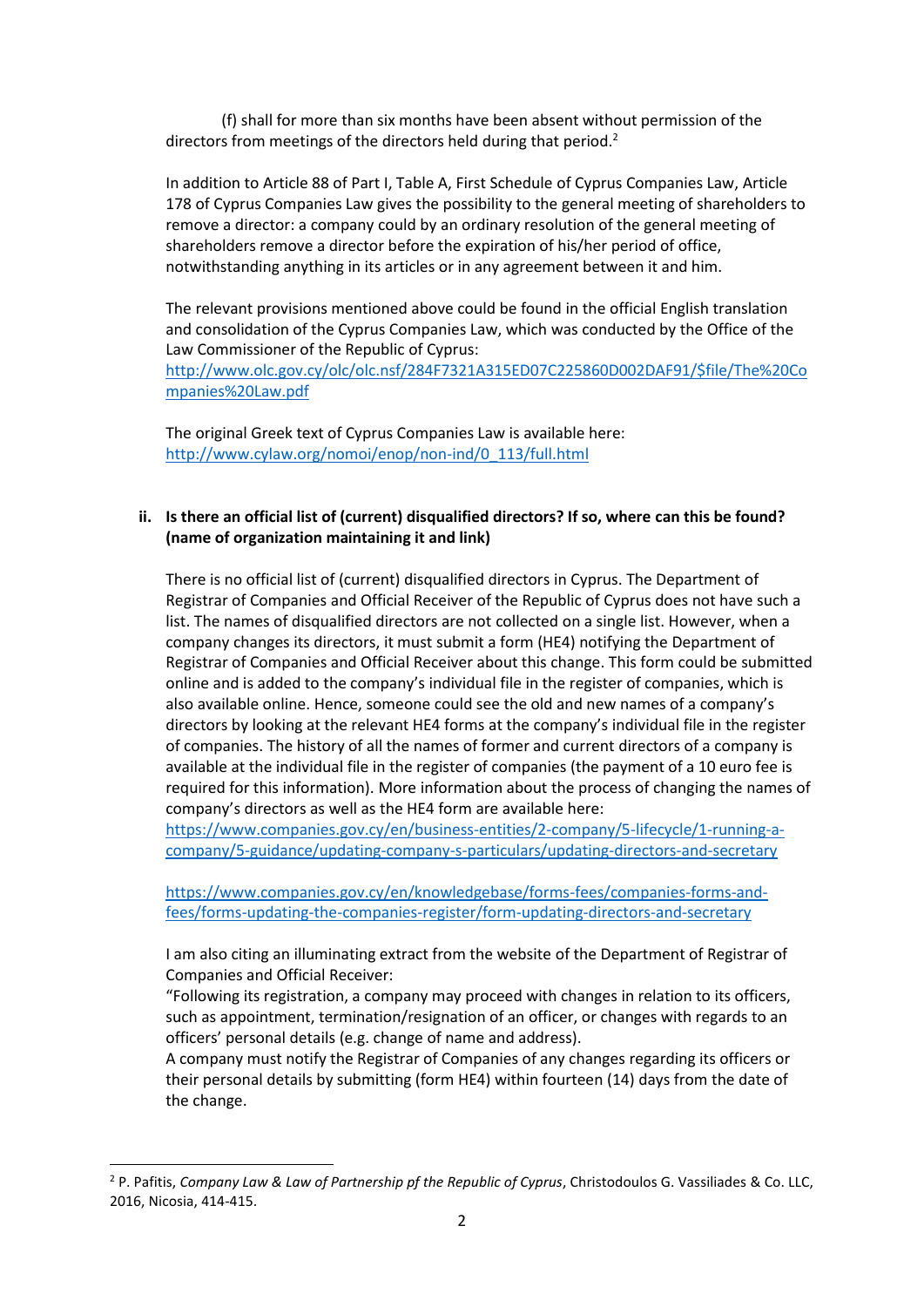As at 18/12/2020, failure to timely notify (within 14 days) the Registrar of Companies of any change regarding the company's officers or their personal details, allows the registrar to impose on the company a late filing fee not exceeding the amount of fifty euros (€50) upon the first day of non-compliance and a further charge of one euro  $(\epsilon 1)$  for every day the failure to comply continues, up to the maximum amount of two hundred and fifty euros (€250)." 3

## **iii. If there is an official list, who has access to this list (general public or restricted)?**

There is no official list.

#### **b. Beneficial Owners**

#### **i. Where is the database of beneficial owners and which organisation maintains it (link)**

The Council of Ministers of the Republic of Cyprus, at its meeting on 16/12/2020, after the proposal of the Consultative Authority for Suppression of Money Laundering Activities and of terrorist financing submitted on the basis of Art. 57(b) of the Prevention and Suppression of Money Laundering Activities Law (Law 188(I)/2007) 2007-2019 (as amended), decided: 1) to designate the Department of Registrar of Companies and Official Receiver as the official authority for holding the database/register of beneficial owners.

2) to authorize the Department of Registrar of Companies and Official Receiver to collect information about the beneficial owners through an intermediate system that will be developed.

The Department of Registrar of Companies and Official Receiver announced that the date for the collection of this information was 18/1/2021. From this date, the companies will be granted a period of 6 months (i.e. until 19/7/2021) for registration to the intermediate system that has been developed, of the information concerning their beneficial owners. It is emphasized that the system that has been developed is an intermediate solution and access to it is possible only for the competent authorities, at the request to the Department of Registrar of Companies and Official Receiver.

This information collected will be transferred to the final system to be developed in the second half of 2021 and access to it will be based on the provisions of the 5th AML Directive (Directive 2018/843).

The Companies must already possess the required information about their beneficial owners on the basis of Article 61A of the Prevention and Suppression of Money Laundering Activities Law (Law 188(I)/2007) 2007-2019 (as amended). In some cases, this information must also be kept by legal entities offering administrative services to these companies on the basis of Articles 2Α(d), 60 και 61 of the Prevention and Suppression of Money Laundering Activities Law (Law 188(I)/2007) 2007-2019 (as amended), in the context of due diligence.<sup>4</sup>

<sup>3</sup> Website of the Department of Registrar of Companies and Official Receiver: [https://www.companies.gov.cy/en/business-entities/2-company/5-lifecycle/1-running-a-company/5](https://www.companies.gov.cy/en/business-entities/2-company/5-lifecycle/1-running-a-company/5-guidance/updating-company-s-particulars/updating-directors-and-secretary) [guidance/updating-company-s-particulars/updating-directors-and-secretary](https://www.companies.gov.cy/en/business-entities/2-company/5-lifecycle/1-running-a-company/5-guidance/updating-company-s-particulars/updating-directors-and-secretary) <sup>4</sup> Announcement of the Department of Registrar of Companies and Official Receiver (21-12-2020):

[https://www.companies.gov.cy/gr/βάση](https://www.companies.gov.cy/gr/βάση-πληροφοριών/νέα/απόφαση-υπουργικού-συμβουλίου-έφορος-εταιρειών-αρμόδια-αρχή-μητρώου-πραγματικών-δικαιούχων-εταιρειών-και-άλλων-νομικών-οντοτήτων)-πληροφοριών/νέα/απόφαση-υπουργικού-συμβουλίου-έφοροςεταιρειών-αρμόδια-αρχή-μητρώου-[πραγματικών](https://www.companies.gov.cy/gr/βάση-πληροφοριών/νέα/απόφαση-υπουργικού-συμβουλίου-έφορος-εταιρειών-αρμόδια-αρχή-μητρώου-πραγματικών-δικαιούχων-εταιρειών-και-άλλων-νομικών-οντοτήτων)-δικαιούχων-εταιρειών-και-άλλων-νομικών-οντοτήτων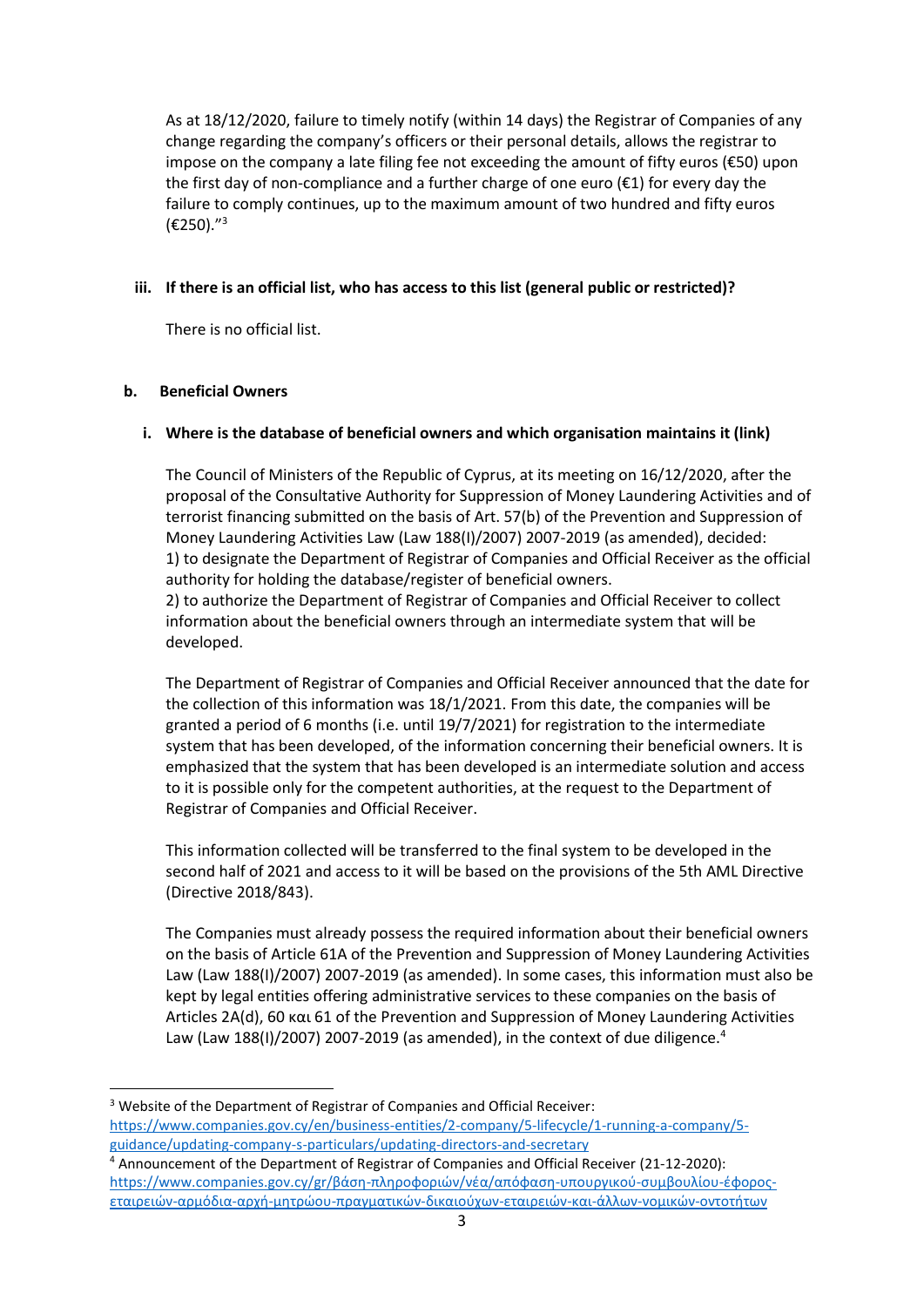With a new Announcement on 15/1/2021, the Department of Registrar of Companies and Official Receiver informed the public about its decision to postpone the starting date for the collection of this information about the beneficial owners and to set 22/2/2021 as the new date for the initiation of the collection of this information.<sup>5</sup>

On 18 February 2021, the House of Representatives of the Republic of Cyprus adopted a Law amending the Prevention and Suppression of Money Laundering Activities Law (Law 188(I)/2007), which transposed the 5th AML Directive into Cyprus law. These provisions strengthen the maintenance and the operation of the database of beneficial owners.

With a new Announcement on 19/2/2021, the Department of Registrar of Companies and Official Receiver informed the public about a new extension of the starting date for the collection of this information about the beneficial owners and set 16/3/2021 as the new date for the initiation of the collection of this information. Moreover, the Announcement informed the public that, within the next few days, the Department of Registrar of Companies and Official Receiver plans to issue the 1st Guideline on the maintenance and operation of the database/register on beneficial owners, as well as a manual for the operation of the system, which will be prepared for this purpose. Additionally, the Announcement informed the public that the Ministry of Energy, Trade and Industry will hold an information seminar on how to apply the national implementing rules, the Directive, and the systems and mechanisms that will be available to the companies, for which another announcement will be issued soon.<sup>6</sup>

The intermediate system has not been developed yet. This is the website of the Department of Registrar of Companies and Official Receiver, where the database of beneficial owners will be kept:<https://www.companies.gov.cy/gr/>

## **ii. Are there any checks on the authenticity of beneficial owners, or does the organisation depend on a "statutory declaration" or "affidavit" from the company directors?**

No information is available yet. With regard to this issue, the Department of Registrar of Companies and Official Receiver plans to issue the 1st Guideline on the maintenance and operation of the database/register on beneficial owners, as well as a manual for the operation of the system.

## **iii. How quickly must the company give notice when ownership has changed (updating of lists/databases)?**

No information is available yet. With regard to this issue, the Department of Registrar of Companies and Official Receiver plans to issue the 1st Guideline on the maintenance and operation of the database/register on beneficial owners, as well as a manual for the operation of the system.

<sup>5</sup> Announcement of the Department of Registrar of Companies and Official Receiver (15-1-2021): https://www.companies.gov.cy/gr/βάση-[πληροφοριών/νέα/μετάθεση](https://www.companies.gov.cy/gr/βάση-πληροφοριών/νέα/μετάθεση-της-ημερομηνίας-έναρξης-συλλογής-των-στοιχείων-πραγματικών-δικαιούχων)-της-ημερομηνίας-έναρξης-συλλογήςτων-στοιχείων-[πραγματικών](https://www.companies.gov.cy/gr/βάση-πληροφοριών/νέα/μετάθεση-της-ημερομηνίας-έναρξης-συλλογής-των-στοιχείων-πραγματικών-δικαιούχων)-δικαιούχων

<sup>&</sup>lt;sup>6</sup> Announcement of the Department of Registrar of Companies and Official Receiver (19-2-2021): <https://www.companies.gov.cy/en/knowledgebase/news/1765/?ctype=ar>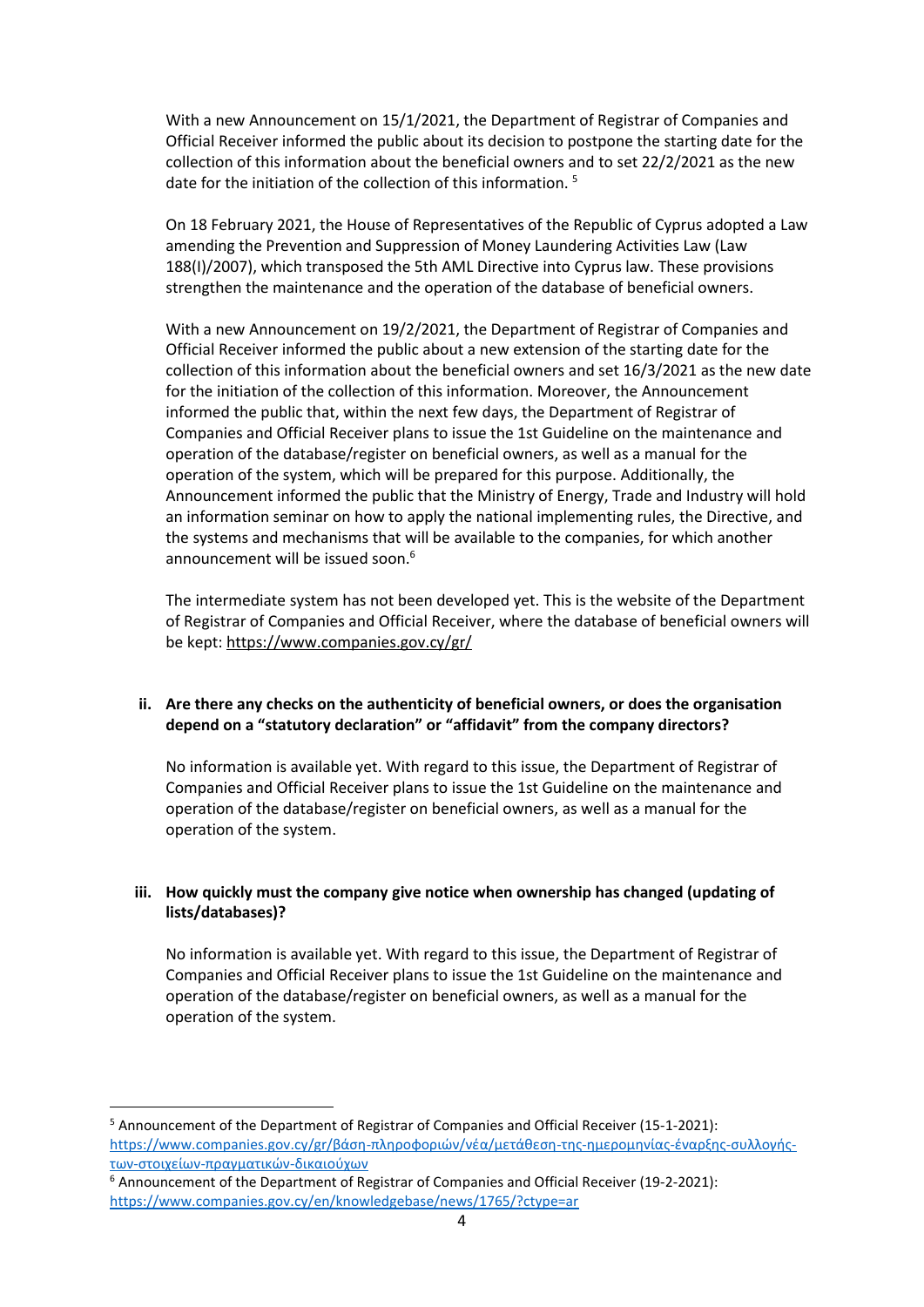#### **iv. Who has access to the beneficial ownership database? Does the general public have unrestricted access, restricted access or no access?**

The system that will start operating on 16/3/2021 is an intermediate solution and access to it is possible only for the competent authorities, at the request to the Department of Registrar of Companies and Official Receiver. There is no information about access to the final system. Moreover, Cyprus has not implemented yet Directive 2019/1024 on open data and the reuse of public sector information.

## **c. Electronic identity (eID) scheme – is there a scheme registered with the European Commission, and if so, what eIDAS level of assurance does it have?**

Cyprus Law 55(I)/2018 implements Regulation 910/2014 on electronic identification and trust services for electronic transactions in the internal market and repealing Directive 1999/93/EC. Hence, Cyprus law has an eIDAS system, which regulates, among others, the electronic signatures. However, it is still unclear how the current eIDAS system will operate in the context of the registration of beneficial owners. With regard to this issue, the Department of Registrar of Companies and Official Receiver plans to issue the 1st Guideline on the maintenance and operation of the database/register on beneficial owners, as well as a manual for the operation of the system.

Moreover, the Deputy Ministry of Research, Innovation and Digital Policy of the Republic of Cyprus has launched the National Plan for Electronic Identities (the relevant legislative process is still pending-no measures have been adopted yet).

## **2) Company registry – transparency, access, cost**

## **a. Which organization maintains the company registry? (name and link)**

The Department of Registrar of Companies and Official Receiver of the Republic of Cyprus. Link:<https://www.companies.gov.cy/en/>

## **b. To what extent is the registry digitalized? Can company foundations/registrations and reporting be carried out fully online/digitally?**

The registry is digitalized. The incorporation/registration of a company and various reporting/transparency obligations could be carried out online.<sup>7</sup> The online company registration could take place through the Registrar of Companies' e-filing system: <https://efiling.drcor.mcit.gov.cy/drcorprivate/login/authenticate.aspx?cultureInfo=en-GB> The Registrar of Companies' e-filing system is making possible:

"For registered users, to file electronically documents and forms for the registration of organisations, applications for certified copies, applications for approval of names, forms for changing the particulars of registered companies, registration and repayment of mortgages and charges. For the Registrar, to send electronically to users Certificates and Certified

<sup>7</sup> Website of the Department of Registrar of Companies and Official Receiver: [https://www.companies.gov.cy/en/business-entities/2-company/5-lifecycle/1-starting-a-company/15](https://www.companies.gov.cy/en/business-entities/2-company/5-lifecycle/1-starting-a-company/15-guidance/incorporating-a-company/applying-to-incorporate-a-company) [guidance/incorporating-a-company/applying-to-incorporate-a-company](https://www.companies.gov.cy/en/business-entities/2-company/5-lifecycle/1-starting-a-company/15-guidance/incorporating-a-company/applying-to-incorporate-a-company)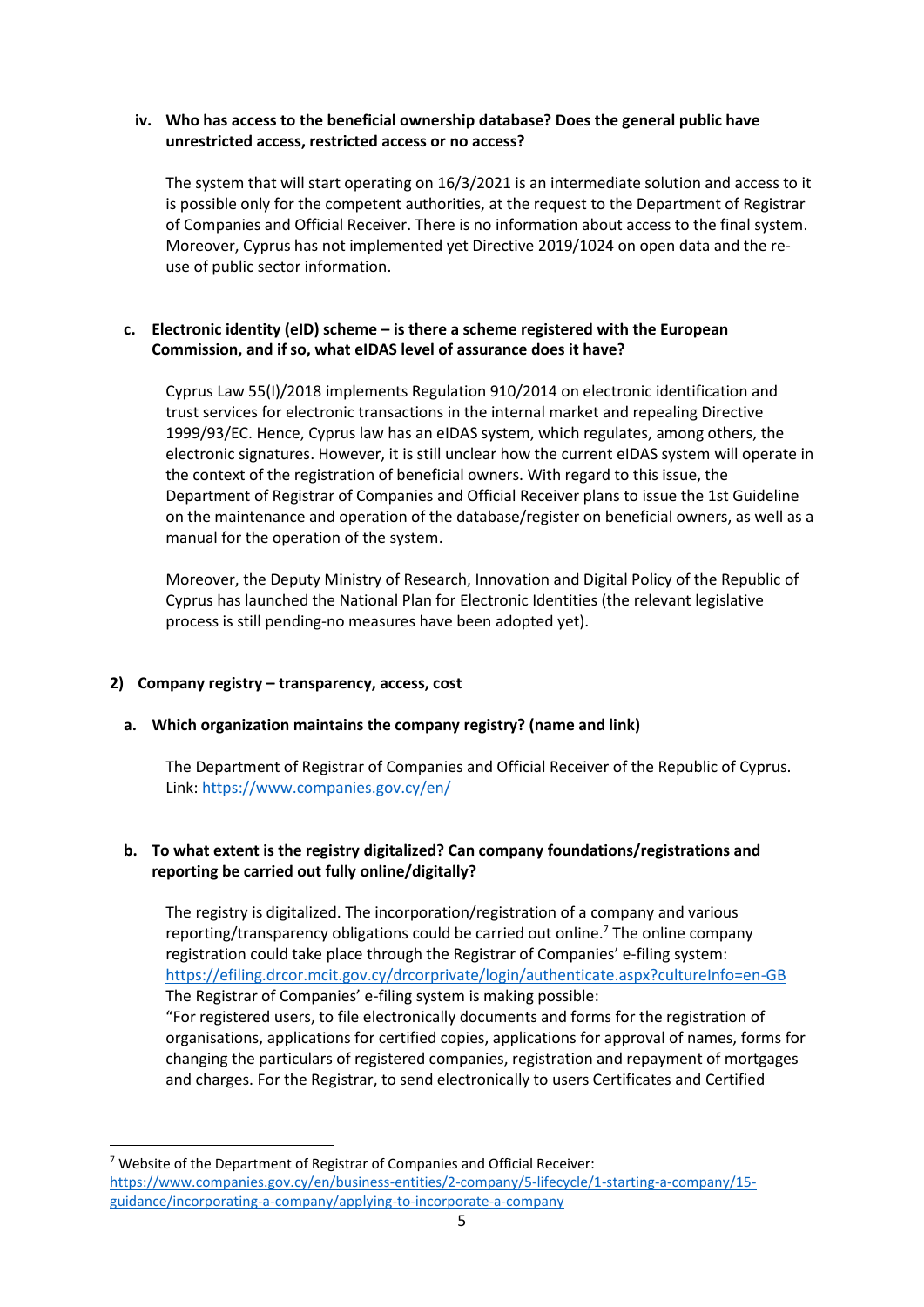Copies and decisions on Name applications."<sup>8</sup> It also aims at offering "the best possible: Service to the Users, to minimize errors and omissions and to reduce of the time needed for processing of applications".<sup>9</sup>

The request for an online company registration demands the online submission of the following documents through the Registrar of Companies' e-filing system:

"-a statutory declaration (form HE1) signed and sworn before the court by the entrusted lawyer;

-the memorandum and articles of association in accordance with the proposed type of the company, duly signed in the Greek language. It is noted that, in case a private or public limited liability company with shares chooses to adopt, as its articles of association, the regulations contained in Table A of Schedule I of the Companies' Law, a relevant document should be submitted which refers to the title of the regulations that are being adopted; -the solemn declaration of witness of signatures;

-a certified translation of the memorandum and articles of association in a language other than Greek, either by an affidavit or by sworn translator of the Republic of Cyprus, in case you wish to create a file of translations for obtaining certified copies of the memorandum and articles of association in a foreign language;

-permission, consent or pre-approval by the appropriate governmental authority or appropriate body in case it is necessary for the use of words or phrases and/or due to the nature of business respectively, in case it has not been submitted already with the application for name approval; and

-the amount of one hundred and sixty-five euros (€165) or the amount of two hundred and thirty-five euros (€235) in the case of a company without a share capital, payable by credit card.

To accelerate the company registration process, an additional fee of one hundred euros (€100) is paid. In case a file of translations is created, an additional fee of one hundred and sixty euros (€160) is paid.

In case a public company will be incorporated, the submission of form HE5 is also required, with the payment of an additional fee of twenty euros ( $\epsilon$ 20)."<sup>10</sup>

When the Department of Registrar of Companies and Official Receiver of the Republic of Cyprus is satisfied that all legal requirements for the online registration of a company are fulfilled, it issues the Certificate of Incorporation (Articles 15(1) and 17 of Cyprus Companies Law), which is granted through the Registrar of Companies' e-filing system in case of electronic submission of the application for company registration.<sup>11</sup>

With regard to reporting following its incorporation, the company can submit online through the Registrar of Companies' e-filing system any changes to the company's information, such as the change of name, change of directors and secretary details, changes in share capital, change of registered office address, registration of charges over the assets of the company,

<sup>9</sup> Electronic Filing Website of the Department of Registrar of Companies and Official Receiver: <https://efiling.drcor.mcit.gov.cy/drcorprivate/login/authenticate.aspx?cultureInfo=en-GB>

<sup>10</sup> Website of the Department of Registrar of Companies and Official Receiver:

[https://www.companies.gov.cy/en/business-entities/2-company/5-lifecycle/1-starting-a-company/15](https://www.companies.gov.cy/en/business-entities/2-company/5-lifecycle/1-starting-a-company/15-guidance/incorporating-a-company/applying-to-incorporate-a-company) [guidance/incorporating-a-company/applying-to-incorporate-a-company](https://www.companies.gov.cy/en/business-entities/2-company/5-lifecycle/1-starting-a-company/15-guidance/incorporating-a-company/applying-to-incorporate-a-company)

<sup>8</sup> Electronic Filing Website of the Department of Registrar of Companies and Official Receiver: <https://efiling.drcor.mcit.gov.cy/drcorprivate/login/authenticate.aspx?cultureInfo=en-GB>

<sup>&</sup>lt;sup>11</sup> Website of the Department of Registrar of Companies and Official Receiver: [https://www.companies.gov.cy/en/business-entities/2-company/5-lifecycle/1-starting-a-company/15](https://www.companies.gov.cy/en/business-entities/2-company/5-lifecycle/1-starting-a-company/15-guidance/incorporating-a-company/certificate-of-incocorporation) [guidance/incorporating-a-company/certificate-of-incocorporation](https://www.companies.gov.cy/en/business-entities/2-company/5-lifecycle/1-starting-a-company/15-guidance/incorporating-a-company/certificate-of-incocorporation)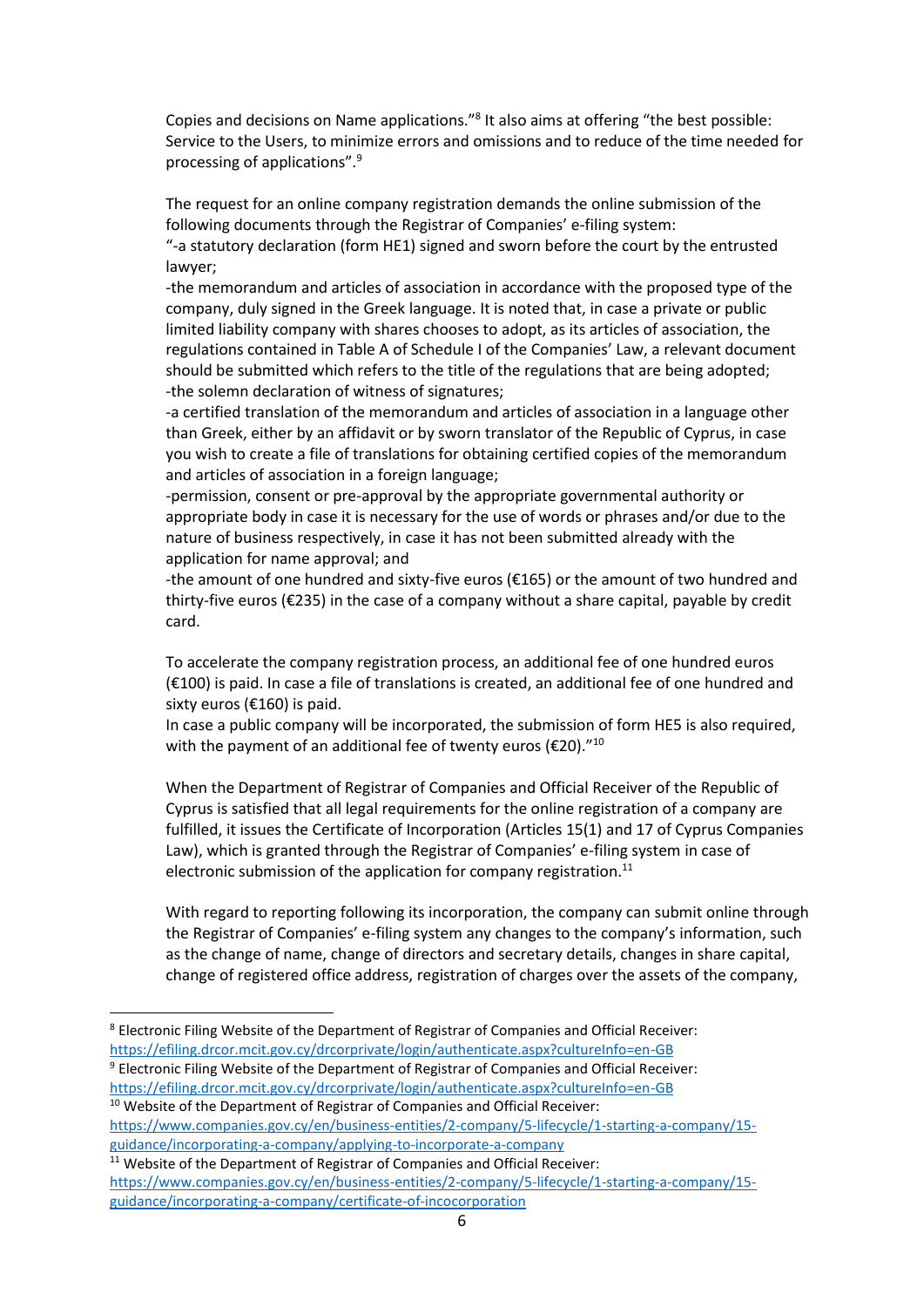amendments of its memorandum and/or articles of association, as well as its annual return, its financial statements and the payment of the annual fee.<sup>12</sup>

#### **c. Are bulk downloads of the entire list of registered companies possible?**

No.

#### **d. Does the registry have search features beyond the name of the company or person (e.g. by sector or employee size)**

The registry has a search engine and allows electronic search in the file of a company by using its name or its registration number. There are no search features on the basis of sector or employee size.

#### **e. What is the typical cost of downloading a document from the registry?**

When someone finds the file of a company through the search engine, the following basic information are available free of charge: organisation name, registration date, organisation type, organisation status, registered office address of company, name of current directors and secretary/partner/owner of business name, preview of pending services for filing to the register, preview of documents filed and last annual report filing date.

When someone pays a fee of 10 Euros, he can proceed to a detailed search in the electronic file of the company of his choice, where he can find the history of all data and information of the company, starting from the company's registration date and up until the search date. The additional data and information available for a chosen company through the electronic search with the payment of this 10 Euros fee are the following: name (history), registered office address (history), directors and secretaries (history), members (history), share capital (history), charges and mortgages (post year 2000 registrations) and overview of all filed documents.<sup>13</sup>

#### **f. Is there information on employment levels beyond what is contained in annual accounts?**

No specific information on employment levels beyond what is contained in annual accounts.

#### g. **Information on European company forms and EU reorganizations (CBM) - is a search possible for companies with the SE legal form or companies reorganized through a CBM?**

Someone can find out whether a company is registered as a European Company (SE) through the registry, but online access cannot be provided. Only physical search is possible in the file of a European Company (SE). A 10 Euros fee is also required. Someone must pay a 10 Euros fee in order to proceed to full search in the physical file of the European Company or an EEIG at the premises of the Department of Registrar of Companies and Official Receiver.

<sup>&</sup>lt;sup>12</sup> Website of the Department of Registrar of Companies and Official Receiver: [https://www.companies.gov.cy/en/business-entities/2-company/5-lifecycle/1-starting-a-company/15](https://www.companies.gov.cy/en/business-entities/2-company/5-lifecycle/1-starting-a-company/15-guidance/incorporating-a-company/after-incorporation) [guidance/incorporating-a-company/after-incorporation](https://www.companies.gov.cy/en/business-entities/2-company/5-lifecycle/1-starting-a-company/15-guidance/incorporating-a-company/after-incorporation)

<sup>&</sup>lt;sup>13</sup> Website of the Department of Registrar of Companies and Official Receiver: <https://www.companies.gov.cy/en/company-lifecycle/search-for-company-information>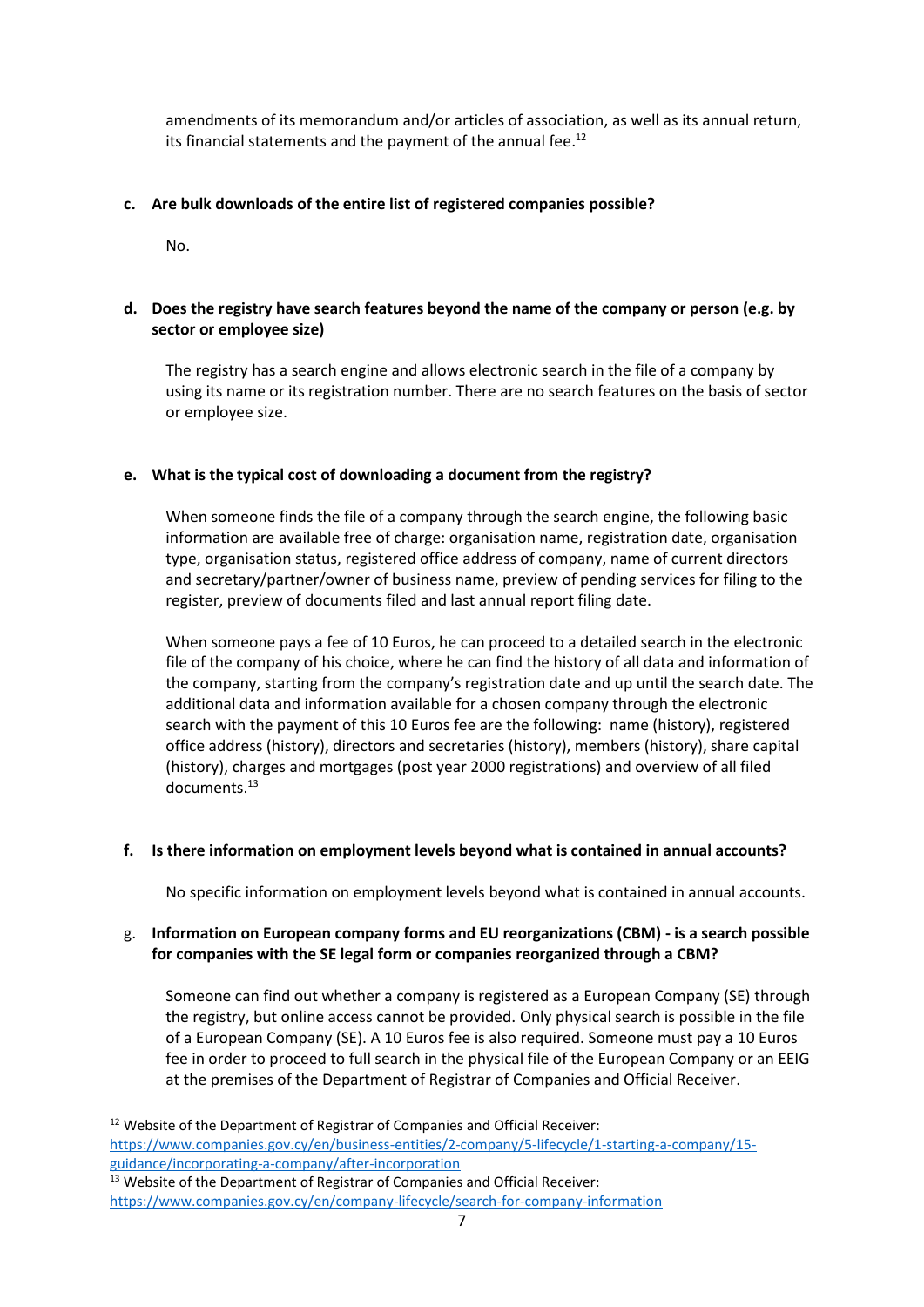There is no separate registry for companies participating in cross-border mergers. Someone can find out whether a company is the resulting/acquiring company in a cross-border merger through a search conducted on the basis of the company name or number. Hence, someone must know the company name or number before searching for information about whether this company resulted from a cross-border merger.

#### **3) Firm foundations**

#### **a. What authority or organization is responsible for registering new companies (with link)?**

The Companies Section of the Department of Registrar of Companies and Official Receiver of the Republic of Cyprus is responsible for registering new companies in Cyprus. The Companies Section of the Department of Registrar of Companies and Official Receiver is the competent authority of the Republic of Cyprus for maintaining a reliable registry for all registered business entities. The Companies Section of the Department of Registrar of Companies and Official Receiver is regulated by the Ministry of Energy, Commerce and Industry. Its competences include the registration of companies, business names, partnerships, overseas companies, and European Companies, as well as the redomiciliation of a foreign company from another country to Cyprus and the registration of a resulting company in Cyprus through a cross-border merger. It maintains, updates and publishes the registry of companies.<sup>14</sup>

## **b. What are the steps needed to found and register a new company? To what extent can these happen digitally?**

Before starting the incorporation process, the company must choose a proposed name for the company, which must be approved by the Department of Registrar of Companies and Official Receiver. Before the initiation of the incorporation process, the promoters of the company must conduct an online search on the business entities' registry of the Department of Registrar of Companies and Official Receiver in order to find out whether there is already a registered company with the same or a similar name.<sup>15</sup>

The request for an online company registration demands the online submission of the following documents through the e-filing system:

"-a statutory declaration (form HE1) signed and sworn before the court by the entrusted lawyer;

-the memorandum and articles of association in accordance with the proposed type of the company, duly signed in the Greek language. It is noted that, in case a private or public limited liability company with shares chooses to adopt, as its articles of association, the regulations contained in Table A of Schedule I of the Companies' Law, a relevant document should be submitted which refers to the title of the regulations that are being adopted; -the solemn declaration of witness of signatures;

-a certified translation of the memorandum and articles of association in a language other than Greek, either by an affidavit or by sworn translator of the Republic of Cyprus, in case

<sup>&</sup>lt;sup>14</sup> Website of the Department of Registrar of Companies and Official Receiver: <https://www.companies.gov.cy/en/about/activities>

<sup>&</sup>lt;sup>15</sup> Website of the Department of Registrar of Companies and Official Receiver: [https://www.companies.gov.cy/en/business-entities/2-company/5-lifecycle/1-starting-a-company/15](https://www.companies.gov.cy/en/business-entities/2-company/5-lifecycle/1-starting-a-company/15-guidance/incorporating-a-company/choosing-a-company-name) [guidance/incorporating-a-company/choosing-a-company-name](https://www.companies.gov.cy/en/business-entities/2-company/5-lifecycle/1-starting-a-company/15-guidance/incorporating-a-company/choosing-a-company-name)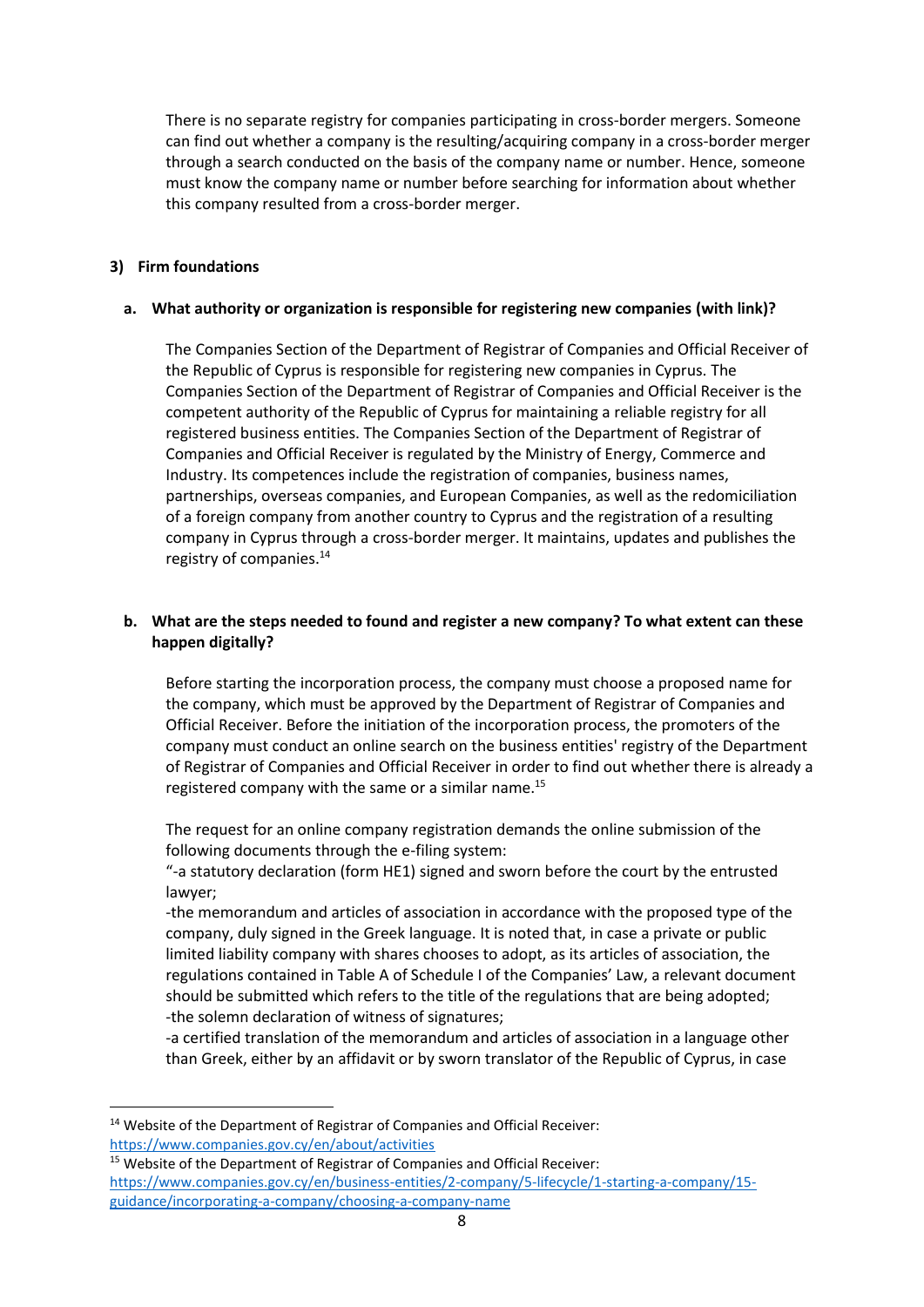you wish to create a file of translations for obtaining certified copies of the memorandum and articles of association in a foreign language;

-permission, consent or pre-approval by the appropriate governmental authority or appropriate body in case it is necessary for the use of words or phrases and/or due to the nature of business respectively, in case it has not been submitted already with the application for name approval; and

-the amount of one hundred and sixty-five euros (€165) or the amount of two hundred and thirty-five euros (€235) in the case of a company without a share capital, payable by credit card.

To accelerate the company registration process, an additional fee of one hundred euros (€100) is paid. In case a file of translations is created, an additional fee of one hundred and sixty euros (€160) is paid.

In case a public company will be incorporated, the submission of form HE5 is also required, with the payment of an additional fee of twenty euros ( $\epsilon$ 20)."<sup>16</sup>

In addition to form HE1, the following three forms must also be submitted for the formation of a company:

-Form for name approval/change

-Notification of the company's registered office address (form HE2);

-Notification of the information regarding the first directors and secretary of the company (form HE3).<sup>17</sup>

If the Department of Registrar of Companies and Official Receiver is satisfied that all legal requirements are fulfilled for the registration of the company, it issues digitally the certificate of incorporation and publishes digitally the company's registration to the Official Gazette.<sup>18</sup> After its registration, a company must also register within specific time limits to the Tax Department and the Social Insurance Services. The company is also advised to register its business' trademark. <sup>19</sup>

## **c. What checks (if any) are done on the authenticity of documents, identity of founders, record of founders (e.g. disqualification as directors) and beneficial owners**

## **i. By registration authority**

The Department of Registrar of Companies and Official Receiver conducts only a formal check on whether the required documents submitted were completed properly. The registration authority does not conduct any substantive check on the authenticity of documents. Moreover, the registration authority does not conduct any substantive check on

[https://www.companies.gov.cy/en/business-entities/2-company/5-lifecycle/1-starting-a-company/15](https://www.companies.gov.cy/en/business-entities/2-company/5-lifecycle/1-starting-a-company/15-guidance/incorporating-a-company/applying-to-incorporate-a-company) [guidance/incorporating-a-company/applying-to-incorporate-a-company](https://www.companies.gov.cy/en/business-entities/2-company/5-lifecycle/1-starting-a-company/15-guidance/incorporating-a-company/applying-to-incorporate-a-company)

<sup>17</sup> Website of the Department of Registrar of Companies and Official Receiver: [https://www.companies.gov.cy/en/knowledgebase/forms-fees/companies-forms-and-fees/starting-a](https://www.companies.gov.cy/en/knowledgebase/forms-fees/companies-forms-and-fees/starting-a-company-forms/company-incorporation-forms)[company-forms/company-incorporation-forms](https://www.companies.gov.cy/en/knowledgebase/forms-fees/companies-forms-and-fees/starting-a-company-forms/company-incorporation-forms)

[https://www.companies.gov.cy/en/business-entities/2-company/5-lifecycle/1-starting-a-company/15](https://www.companies.gov.cy/en/business-entities/2-company/5-lifecycle/1-starting-a-company/15-guidance/incorporating-a-company/certificate-of-incocorporation) [guidance/incorporating-a-company/certificate-of-incocorporation](https://www.companies.gov.cy/en/business-entities/2-company/5-lifecycle/1-starting-a-company/15-guidance/incorporating-a-company/certificate-of-incocorporation)

<sup>&</sup>lt;sup>16</sup> Website of the Department of Registrar of Companies and Official Receiver:

<sup>18</sup>Website of the Department of Registrar of Companies and Official Receiver:

<sup>&</sup>lt;sup>19</sup> Website of the Department of Registrar of Companies and Official Receiver: [https://www.companies.gov.cy/en/business-entities/2-company/5-lifecycle/1-starting-a-company/15](https://www.companies.gov.cy/en/business-entities/2-company/5-lifecycle/1-starting-a-company/15-guidance/incorporating-a-company/after-incorporation) [guidance/incorporating-a-company/after-incorporation](https://www.companies.gov.cy/en/business-entities/2-company/5-lifecycle/1-starting-a-company/15-guidance/incorporating-a-company/after-incorporation)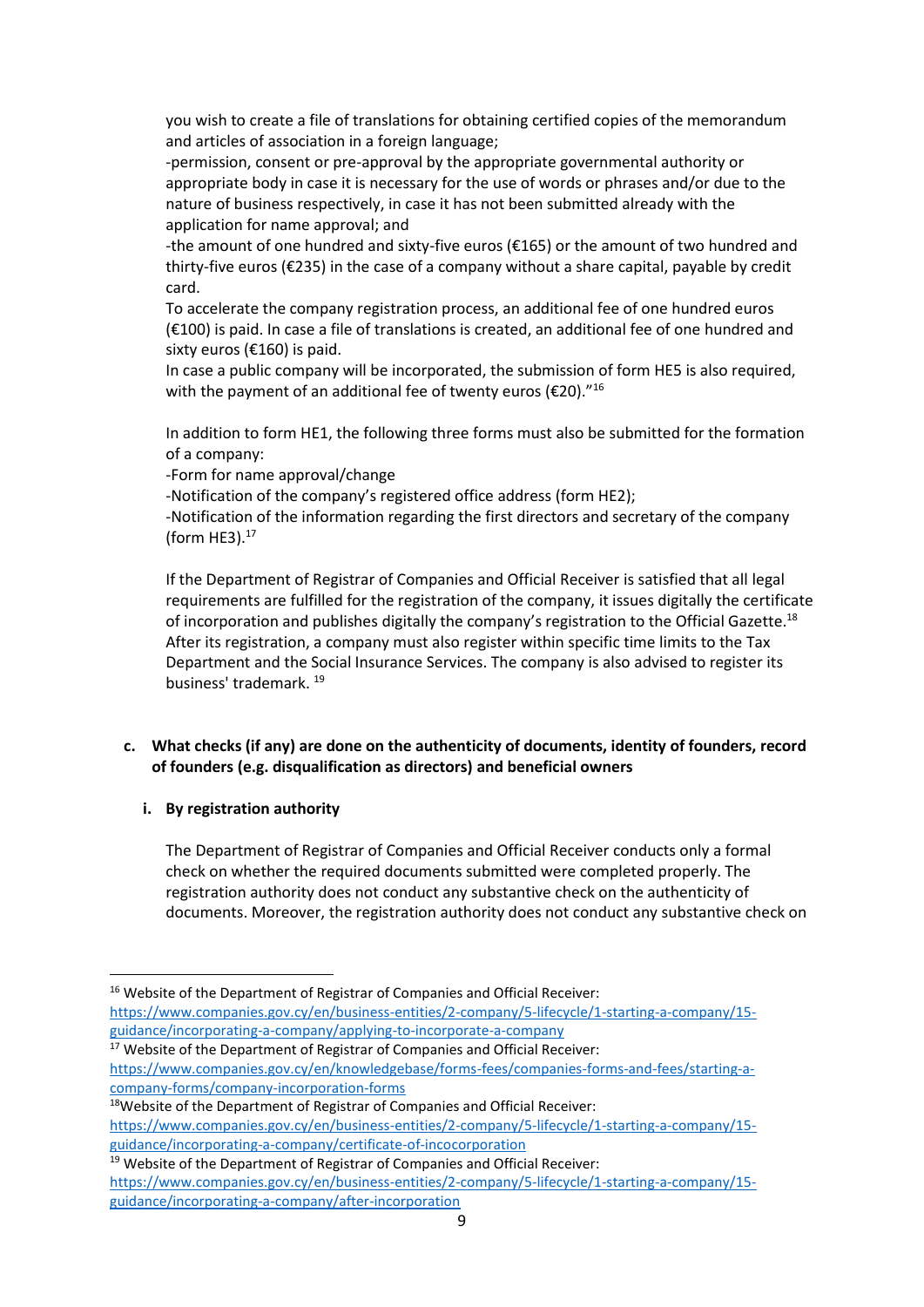whether the information about identity of founders, record of founders (e.g. disqualification as directors) and beneficial owners is true.

The authenticity of documents and the truth of the above information are secured by an affidavit of the lawyer, who was responsible for the formation of this company (a statutory declaration (form HE1) signed and sworn before the court by the entrusted lawyer for the formation of this company). The content of this affidavit is the following: "I swear and say that I am the Lawyer trusted with the formation of the above Company and that full compliance has been made with all the provisions of the Companies Law, Chapter 113, regarding any issues that precede and derive from the formation of the above Company". 20

Moreover, the reliability of the corporate documents in the registry is assured by Articles 365, 365A, 365B and 366 of Cyprus Companies Law, which guarantee the validity of the information given to third parties in accordance with Article 3(a) of Directive 2009/101/EC

#### **ii. By notaries**

Notaries do not exist under Cyprus law, because it follows the common law tradition.

#### iii. **By "facilitator" companies (foundation agents**)

The facilitator companies do not have any legal obligation to conduct checks on the authenticity of documents, identity of founders, record of founders (e.g. disqualification as directors) and beneficial owners.

#### **4) Cross-border Mergers (CBMs)**

#### **a. Which authority is responsible for the pre-merger certificate (outbound CBMs), which authority is responsible for approving the merger (inbound CBMs)? (name and link)**

The District Court is responsible for the issue of the pre-merger certificate (outbound CBMs). According to Article 201Q(1) of the Cyprus Companies Law, "the District Court of the district where the registered office of each of the merging Cyprus companies is situated shall be competent to scrutinise the legality of the cross-border merger as regards that part of the procedure which concerns each of the merging Cyprus companies". Moreover, according to Article 201Q(2), "each of the merging Cyprus companies concerned shall apply to the District Court referred to in Article 201Q(1) of the Cyprus Companies Law, requesting a certificate conclusively attesting to the proper completion of the pre-merger acts and formalities". Article 201Q(3) of the Cyprus Companies Law is dedicated to the issue of the pre-merger certificate :

"the District Court, if satisfied that the provisions of sections 201IL – 201P are observed shall issue, without delay, to each Cyprus merging company, this Certificate".<sup>21</sup>

<sup>&</sup>lt;sup>20</sup> Website of the Department of Registrar of Companies and Official Receiver: [https://www.companies.gov.cy/en/knowledgebase/forms-fees/companies-forms-and-fees/starting-a](https://www.companies.gov.cy/en/knowledgebase/forms-fees/companies-forms-and-fees/starting-a-company-forms/company-incorporation-forms)[company-forms/company-incorporation-forms](https://www.companies.gov.cy/en/knowledgebase/forms-fees/companies-forms-and-fees/starting-a-company-forms/company-incorporation-forms)

<sup>&</sup>lt;sup>21</sup> See, also: T. Papadopoulos (2019) Experiences from the Implementation of the Cross-Border Mergers Directive in Cyprus. In: T. Papadopoulos (eds) *Cross-Border Mergers*. Studies in European Economic Law and Regulation, vol 17. Springer, Cham, 245-274.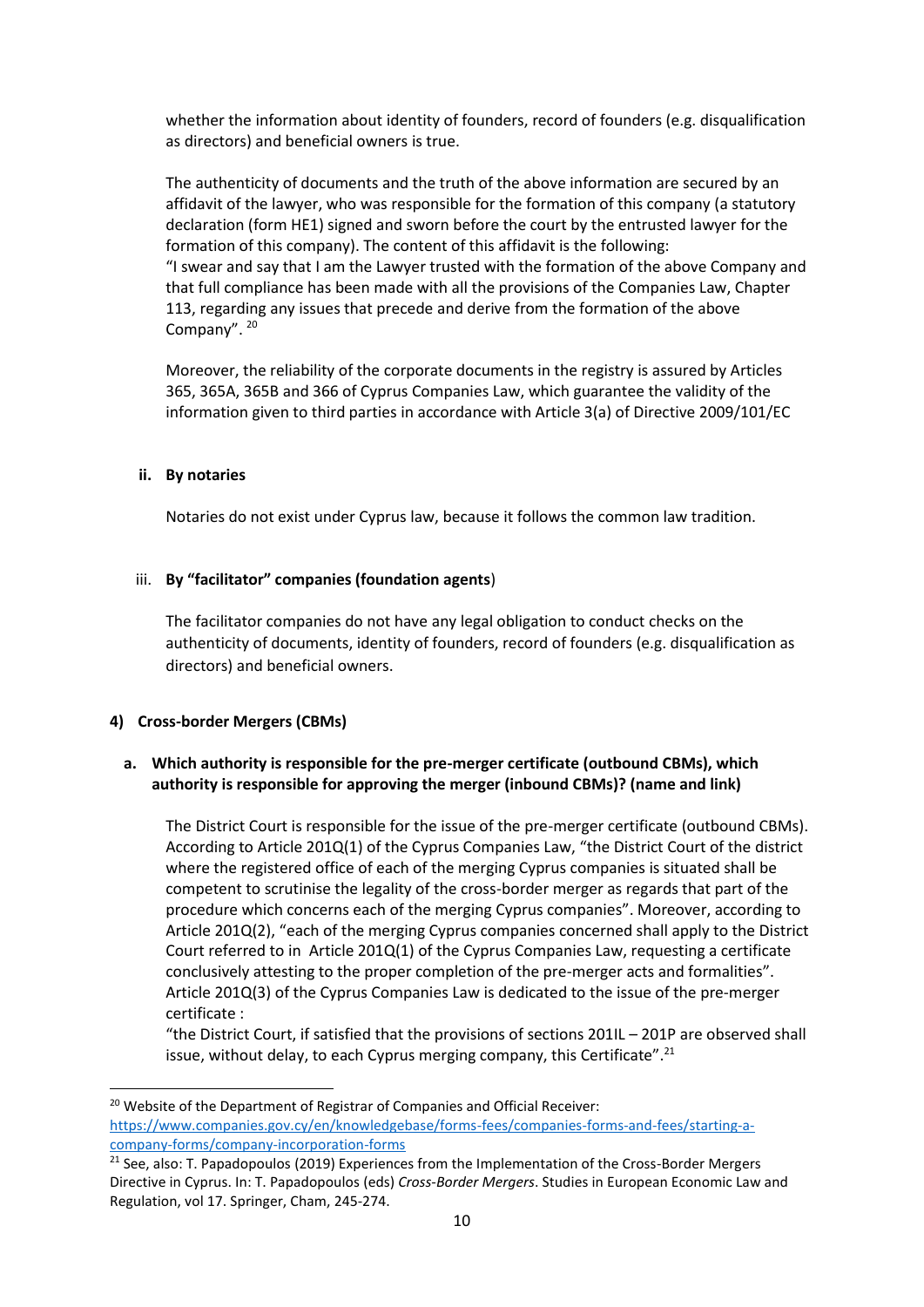The District Court is also responsible for approving the merger (inbound CBMs). With regard to the scrutiny of the legality of the cross-border merger, Article 201R (1) of the Cyprus Companies Law states that: "where the limited-liability company resulting from the crossborder merger is governed by this Law, the District Court of the district where the registered office of the said company is situated shall be competent to scrutinise the legality of the cross-border merger as regards that part of the procedure which concerns the completion of the cross-border merger and, where appropriate, the formation of the new company resulting from the cross-border merger."

Article 201R (2) of the Cyprus Companies Law states that: "in exercising its scrutiny referred to in subsection (1), the District Court shall, in particular, ensure that the merging limitedliability companies have approved the common draft terms of cross-border merger in the same terms and, as the case may be, whether the arrangements for employee participation in each of the merging Cyprus companies have been determined in accordance with section 201W of this Law and for each merging non-Cyprus company in accordance with the relevant national legislation transposing the provisions of Article 16 of Directive 2005/56/EC."

According to Article 201R (3) of the Cyprus Companies Law, for the purpose of exercising the scrutiny referred to in Article 201R (2), each merging Cyprus company shall submit to the District Court the pre-merger certificate referred to in Article 201Q(2) and every other non-Cyprus merging company the certificate issued by the competent authority subject to the relevant national legislation according to Article 10(2) of Directive 2005/56/EC within six months of its issue, together with the common draft terms of cross-border merger approved by the general meeting in accordance with Article 201P (this article specifies the approval of the cross-border merger by the general meeting) where Cyprus merging companies are concerned and in accordance with the provisions of Article 9 or of Directive 2005/56/EC where all other non-Cyprus merging companies are concerned.

Finally, Article 201R (4) of the Cyprus Companies Law states that: "Provided that the District Court is satisfied with the legality of the procedure concerning the completion of the crossborder merger, it shall make a decision approving the completion of the cross-border merger and shall authorise the entry into force of the cross-border merger".

#### District Courts of Cyprus :

[http://www.supremecourt.gov.cy/judicial/sc.nsf/DMLDcourt\\_en/DMLDcourt\\_en?opendocu](http://www.supremecourt.gov.cy/judicial/sc.nsf/DMLDcourt_en/DMLDcourt_en?opendocument) [ment](http://www.supremecourt.gov.cy/judicial/sc.nsf/DMLDcourt_en/DMLDcourt_en?opendocument)

#### **b. What personnel capacity/qualifications does the authority/ies listed above (organization(s) granting the pre-merger certificate + approving merger) have?**

The District Court, which is responsible for the pre-merger certificate (outbound CBMs) and which is responsible for approving the merger (inbound CBMs), is formed by one judge (single-member court). There are no specific/specialised chambers of the District Court, to which the above cross-border mergers cases are allocated. Currently, there are 84 District Court Judges in Cyprus. The District Court Judges are members of the Judicial Service of the Republic of Cyprus. The District Court Judges are appointed by the Supreme Council of Judicature. The Supreme Council of Judicature decides on the appointment, promotion,